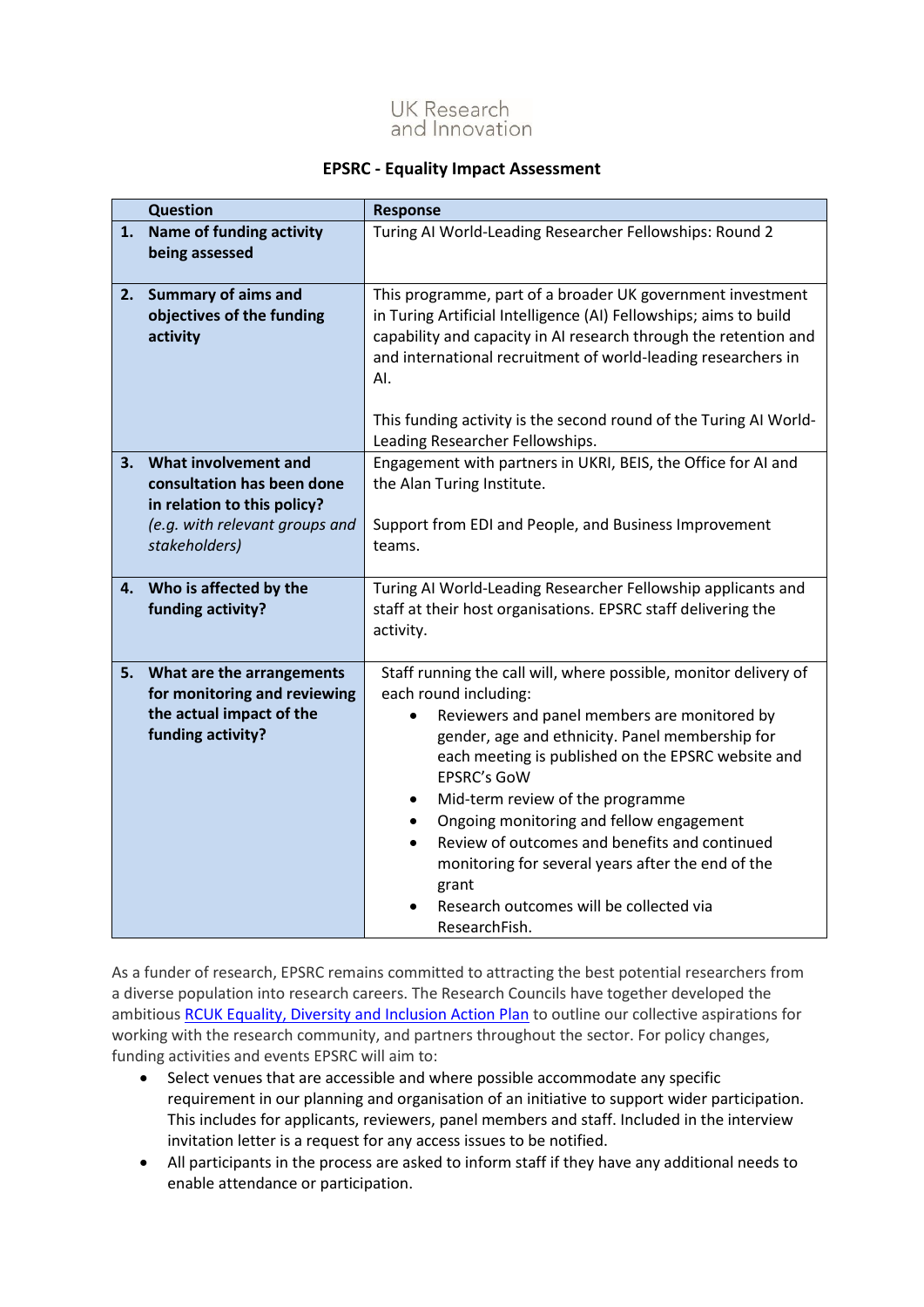- Offer support for people with caring responsibilities, further details are available [here.](https://epsrc.ukri.org/funding/applicationprocess/basics/caringresponsibilities/)
- Clearly communicate the timeline and key milestones for funding activities, advertise these widely to reach the largest possible audience.
- Support and encourage panel members to follow best practice in taking positive steps to safeguard funding decisions. Staff will work closely with the Panel Chair(s) to agree approaches that are designed to minimize opportunities for bias and improve transparency of the decision making process. This includes managing environmental conditions, such as providing appropriate breaks.
- Support flexible working of stakeholders.
- Ensure diversity of peer review assessment and interview panels. Staff will adhere to a mixed panel policy and endeavor to achieve the minimum 30% for the underrepresented gender on the panel.
- Abide by the principles of peer review
- Provide EPSRC staff with tailored unconscious bias training for Peer Review processes and clear guidance for assessors.
- Handle personal sensitive information in compliance with General Data Protection Regulation 2018.

| <b>Protected</b>      | Is there a potential | Please explain and    | <b>Action to address negative impact</b>                                    |
|-----------------------|----------------------|-----------------------|-----------------------------------------------------------------------------|
| <b>Characteristic</b> | for positive or      | give examples of any  | (e.g. adjustment to the policy)                                             |
| Group                 | negative impact?     | evidence/data used    |                                                                             |
| <b>Disability</b>     | Potentially negative | Dependant upon the    | All key dates will be provided in                                           |
|                       | impact               | selected event        | advance.                                                                    |
|                       |                      | location and specific |                                                                             |
|                       |                      | disability            | All venues selected will be                                                 |
|                       |                      |                       | accessible and reasonable                                                   |
|                       |                      |                       | adjustments made to logistics and                                           |
|                       |                      |                       | facilitation plans to support                                               |
|                       |                      |                       | participation.                                                              |
|                       |                      |                       |                                                                             |
|                       |                      |                       | All parts of the selection process,                                         |
|                       |                      |                       | i.e. panel meetings or interviews,                                          |
|                       |                      |                       | will be ran virtually, or offer the                                         |
|                       |                      |                       | ability to be attended virually if in-<br>person events are held. In-person |
|                       |                      |                       | events will comply with the above                                           |
|                       |                      |                       | stagements.                                                                 |
|                       |                      |                       |                                                                             |
|                       |                      |                       | Unconscious bias briefing will be                                           |
|                       |                      |                       | given as part of the panel guidance                                         |
|                       |                      |                       | and panel presentation.                                                     |
|                       |                      |                       |                                                                             |
|                       |                      |                       | EPSRC presence at assessment                                                |
|                       |                      |                       | meetings and during interviews                                              |
|                       |                      |                       | acts as an additional assurance to                                          |
|                       |                      |                       | help ensure unbiased peer review.                                           |
| <b>Gender</b>         | Potentially negative | Attendance of panel   | Unconscious bias briefing will be                                           |
| reassignment          | impact               | meetings and          | given as part of the panel guidance                                         |
|                       |                      | interviews            | and panel presentation.                                                     |
|                       |                      |                       |                                                                             |
|                       |                      |                       |                                                                             |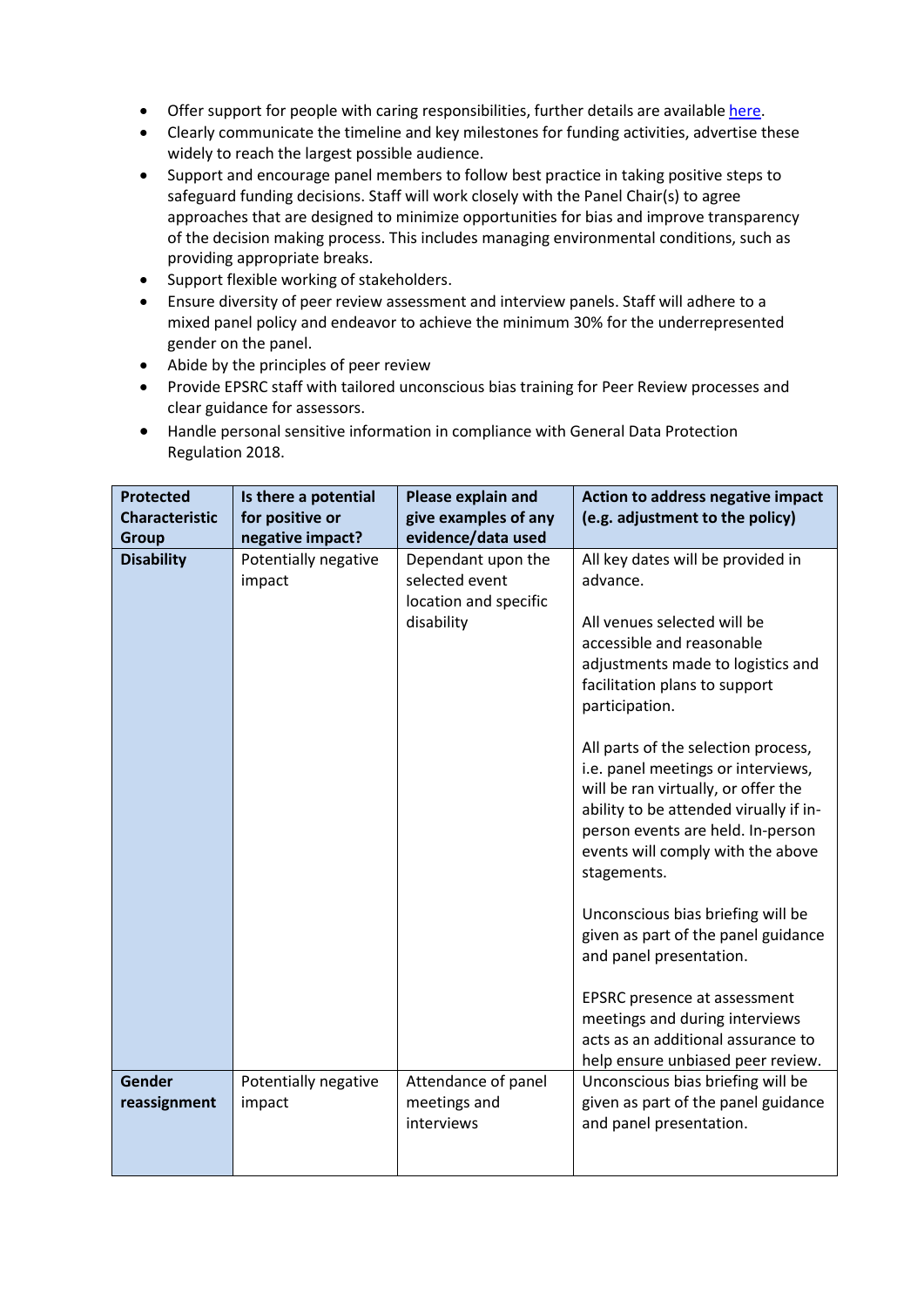| <b>Marriage or</b><br>civil<br>partnership | Potentially negative<br>impact             | Relocation and<br>potential visa issues<br>for partners                                                                                                                                                                                                                                                                              | EPSRC presence at assessment<br>meetings and during interviews<br>acts as an additional assurance to<br>help ensure unbiased peer review.<br>Relocation costs are eligible as part<br>of the application.<br>If applicants are successful they will<br>be eligible to apply for a tier 1 visa<br>(exceptional promise) which<br>provides greater flexibility than a<br>tier 2 visa.<br>International researchers and<br>specialists who are named, or have<br>their position listed, on a successful<br>grant may be eligible for the Global<br>Talent visa.                                                                                                                                                                                                                                                                       |
|--------------------------------------------|--------------------------------------------|--------------------------------------------------------------------------------------------------------------------------------------------------------------------------------------------------------------------------------------------------------------------------------------------------------------------------------------|------------------------------------------------------------------------------------------------------------------------------------------------------------------------------------------------------------------------------------------------------------------------------------------------------------------------------------------------------------------------------------------------------------------------------------------------------------------------------------------------------------------------------------------------------------------------------------------------------------------------------------------------------------------------------------------------------------------------------------------------------------------------------------------------------------------------------------|
| Pregnancy<br>and maternity                 | Potentially positive<br>or negative impact | The call actively<br>encourages an<br>inclusive selection<br>process by host<br>organisations.<br>Potential applicants or<br>peer reviewers may be<br>unavailable at key<br>stages due to parental<br>leave.<br>Panel members and<br>applicants may find it<br>difficult to travel to<br>venues if pregnant or<br>on parental leave. | Where possible the needs of the<br>applicant will be accommodated<br>i.e. timings of interview,<br>accommodation for partner and<br>baby, caring costs over and above<br>the applicant's standard costs can<br>all be covered.<br>Applicants will be asked to inform<br>us if they wish for any changes to<br>be made and we will discuss what<br>adjustments they would like EPSRC<br>to make.<br>Unconscious bias briefing will be<br>given as part of the panel guidance<br>and panel presentation.<br>EPSRC presence at assessment<br>meetings and during interviews<br>acts as an additional assurance to<br>help ensure unbiased peer review.<br><b>Standard Research Council Terms</b><br>and conditions will apply with<br>regards to maternity leave.<br>Applicants may apply for the<br>fellowship to be held part time. |
| Race                                       | Potentially positive<br>impact             | The call will actively<br>encourage an inclusive<br>selection process by<br>host organisations.                                                                                                                                                                                                                                      | Unconscious bias briefing will be<br>given as part of the panel guidance<br>and panel presentation.                                                                                                                                                                                                                                                                                                                                                                                                                                                                                                                                                                                                                                                                                                                                |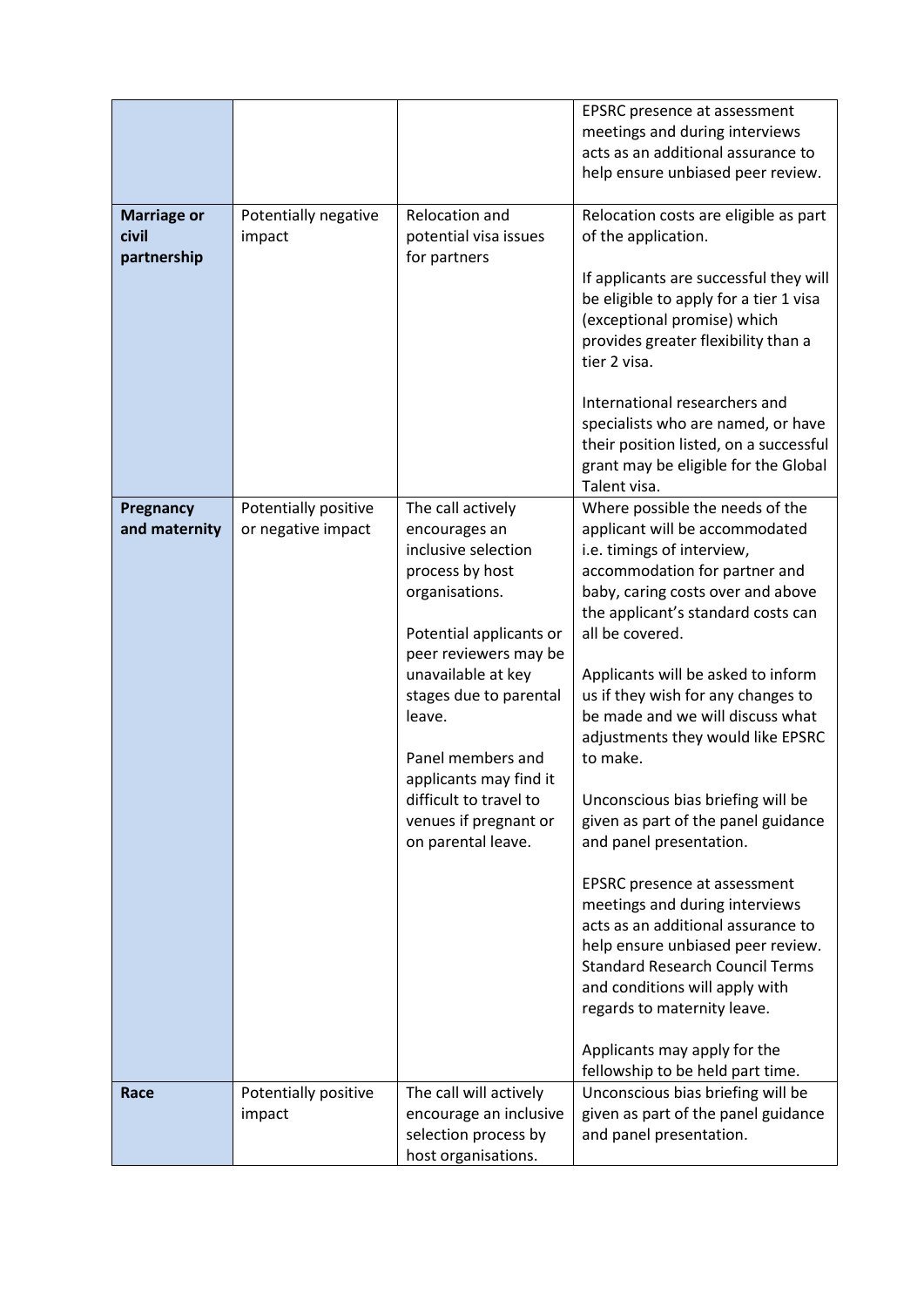| <b>Religion or</b><br>belief | Potentially negative | Activities could<br>coincide with religious | Key deadlines of the call have been      |
|------------------------------|----------------------|---------------------------------------------|------------------------------------------|
|                              | impact               |                                             | adjusted to take into account            |
|                              |                      | holidays therefore                          | religious holidays. The outline          |
|                              |                      | participation may be                        | proposal opening date falls a few        |
|                              |                      | affected if potential                       | weeks before Easter, however,            |
|                              |                      | applicants or panel                         | sufficient time is available after the   |
|                              |                      | members are                                 | Easter period before the closing         |
|                              |                      | unavailable at key                          | date for outline proposals.              |
|                              |                      | assessment stages.                          |                                          |
| <b>Sexual</b>                | Potentially negative | Attendance of panel                         | Unconscious bias briefing will be        |
| orientation                  | impact               | meetings and                                | given as part of the panel guidance      |
|                              |                      | interviews                                  | and panel presentation.                  |
|                              |                      |                                             | EPSRC presence at assessment             |
|                              |                      |                                             | meetings and during interviews           |
|                              |                      |                                             | acts as an additional assurance to       |
|                              |                      |                                             | help ensure unbiased peer review.        |
| Sex (gender)                 | Potentially negative | Statistically more                          | Where caring responsibilities affect     |
|                              | impact               | females have caring                         | the return of reviews, PI response       |
|                              |                      | responsibilities and                        | or interview attendance,                 |
|                              |                      | may be more affected                        | extensions and adjustments will be       |
|                              |                      | by some of the short                        | made where possible.                     |
|                              |                      | time scales involved in                     | There will be at least a 30%             |
|                              |                      | this call.                                  | membership of the under-                 |
|                              |                      |                                             | represented gender for all panels        |
|                              |                      |                                             | occurring during this call.              |
|                              |                      |                                             |                                          |
|                              |                      |                                             | Where possible the call timeline         |
|                              |                      |                                             | has been adjusted so that key            |
|                              |                      |                                             | dates don't coincide with UK             |
|                              |                      |                                             | school holidays.                         |
|                              |                      |                                             |                                          |
|                              |                      |                                             | Unconscious bias briefing will be        |
|                              |                      |                                             | given as part of the panel guidance      |
|                              |                      |                                             | and panel presentation.                  |
|                              |                      |                                             | EPSRC presence at assessment             |
|                              |                      |                                             | meetings and during interviews           |
|                              |                      |                                             | acts as an additional assurance to       |
|                              |                      |                                             | help ensure unbiased peer review.        |
|                              |                      |                                             | Key aspects of the call, notably         |
|                              |                      |                                             | sections 'Who can apply?' and            |
|                              |                      |                                             | 'What we are looking for' have           |
|                              |                      |                                             | been put through a Gender                |
|                              |                      |                                             | Decoder toolkit (Gender Decoder:         |
|                              |                      |                                             | find subtle bias in job ads              |
|                              |                      |                                             | (katmatfield.com)) and                   |
|                              |                      |                                             | amendments have been made,               |
|                              |                      |                                             | within reason, to avoid gender-          |
|                              |                      |                                             | coded language.                          |
| Age                          | Potentially positive | The scheme is aimed                         | There are no age bound eligibility       |
|                              | or negative          | at world-leading                            | criteria for this call, rather, the call |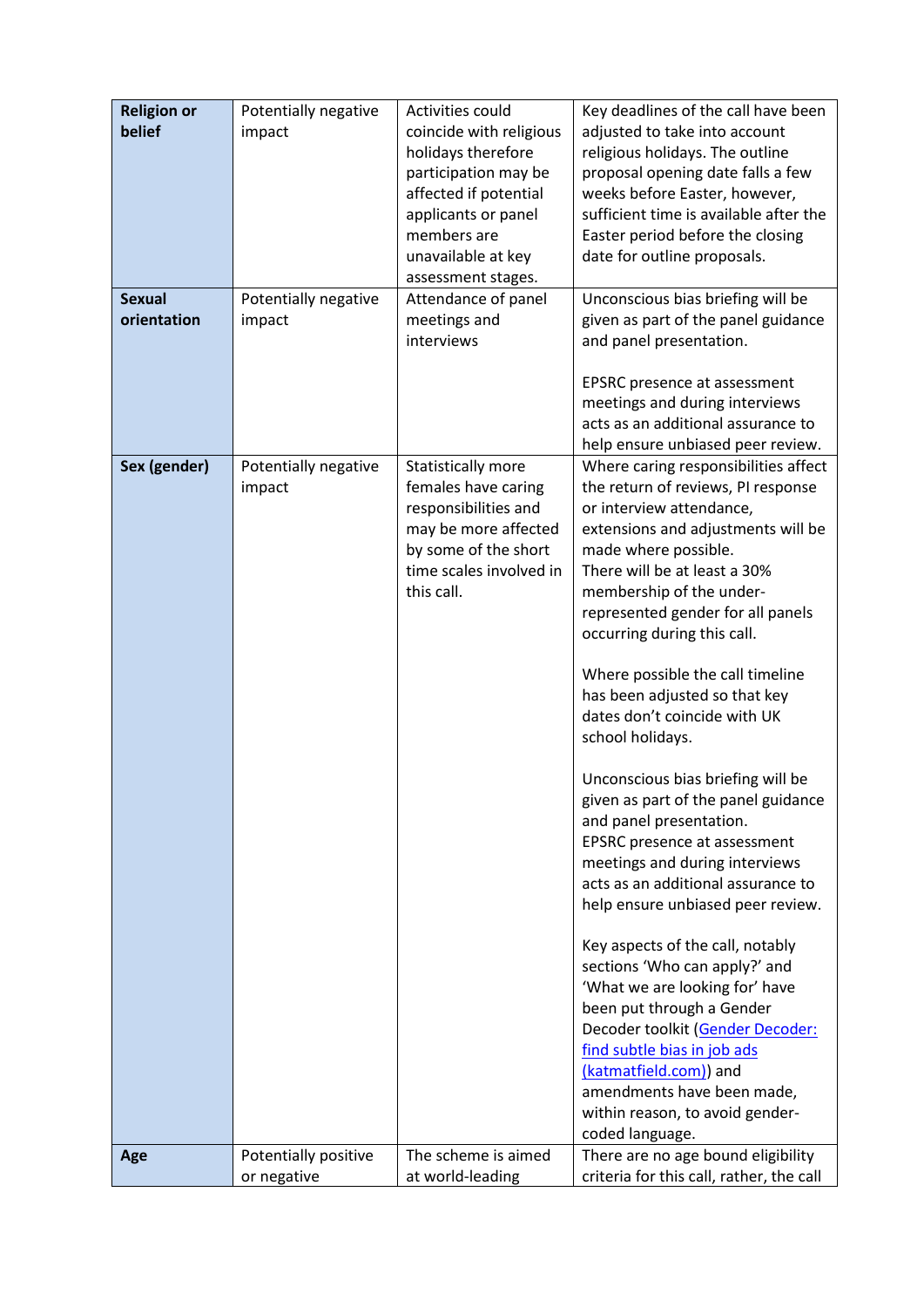|                                                   |                                                               | researchers which<br>could affect<br>individuals from some<br>age categories. | focuses on the qualities of the<br>applicant.<br>Other opportunities are available<br>via other schemes for individuals at<br>other career stages,. |
|---------------------------------------------------|---------------------------------------------------------------|-------------------------------------------------------------------------------|-----------------------------------------------------------------------------------------------------------------------------------------------------|
| <b>Additional</b><br>aspects (not<br>covered by a | Those with caring<br>responsibilities -<br>potential negative | Applicants and panel<br>members will need to<br>travel to interview and       | <b>EPSRC will not to hold interviews</b><br>over school holiday periods and<br>will adapt the approach according                                    |
| protected<br>characteristic)                      |                                                               | meetings.                                                                     | to other caring responsibilities.<br>Details of help EPSRC can provide is<br>on the website.                                                        |